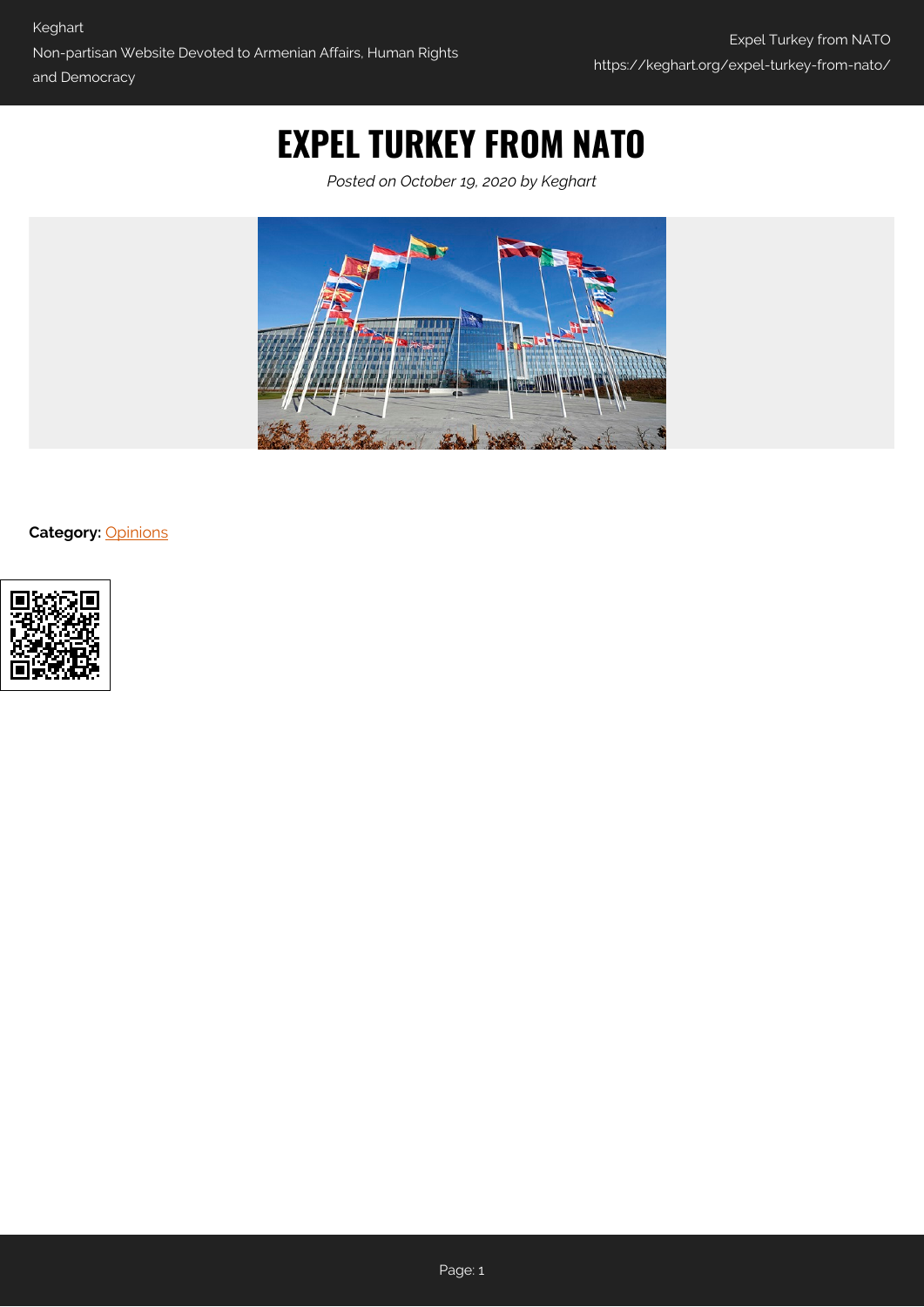## **By Tarek Fatah**, [Toronto Sun,](https://torontosun.com/opinion/columnists/fatah-expel-turkey-from-nato) 7 October 2020

A conflict that goes back almost a millennium, in a region few Canadians could locate on the world map, has forced Ottawa to choose sides between Turkey and Armenia.

Notwithstanding centuries of conflict between medieval Iran, the Turkish Caliphate and Tzarist Russia, Armenia has the distinction of being the Middle East's only Christian country.

On its west, Armenia shares a border with Turkey, home to the unforgivable Armenian Genocide of 1915 that killed or uprooted a million, driving them to death, scattering them across the globe, some as far away as Kolkata, India and Boston while others took refuge in Turkey's Arab colonies.

In 1918, after the end of the First World War, Christian Armenia and its eastern neighbour Azerbaijan (Shia Turks) both joined the USSR as Soviet Socialist Republics. During the Second World War, tens of thousands of Armenians and Azeris fought side-by-side in the Red Army to successfully stop the Nazi Wehrmacht from reaching the oil-rich Caspian Sea port city of Baku.

Today we are back to square one with both Armenia and Azerbaijan trying to exert power in Nagorno-Karabakh, an Armenian-populated enclave surrounded by Azerbaijan.

Since then, Nagorno-Karabakh has legally been part of Azerbaijan, but only in name. The population has refused to accept Azeri rule and have the backing of the Armenian government.

Considering the fate of non-Muslims or minority Muslims in Islamic countries, one cannot blame the people of Nagorno Karabakh for refusing to live as non-Muslims under Muslim Azerbaijan.

Case in point being Black Muslim Darfuris facing genocide by Arab Janjaweed of Sudan; Muslim Kurds being subjugated by Muslim Turkey; Balochistan's 50,000 'enforced disappearances' by a Muslim military, and the suffering of Christians and Hindus in Islamic Pakistan. The list goes on and on.

The two sides fought a war that ended in 1994. Negotiations between Armenians in the enclave and Azerbaijan went on for decades but never resulted in a peace treaty.

That is until July this year when Turkey egged its fellow Turks in Azerbaijan to launch an attack on Nagorno-Karabakh, whose residents refer to the territory as the Republic of Artsakh.

As the clashes between both sides took shape in a land and air war, all major nations called for an immediate ceasefire, except Turkey that opened its borders to let Syrian and Pakistani jihadi fighters to join the ranks of the Azeri Turkish regular army.

However, Islamabad has denied reports that its forces are deployed inside Azerbaijan.

Turkey's Erdogan denounced the call for a ceasefire and, according to reports, has lent its USsupplied F-16s to Azerbaijan's forces along with drones that are equipped with Canadian technology.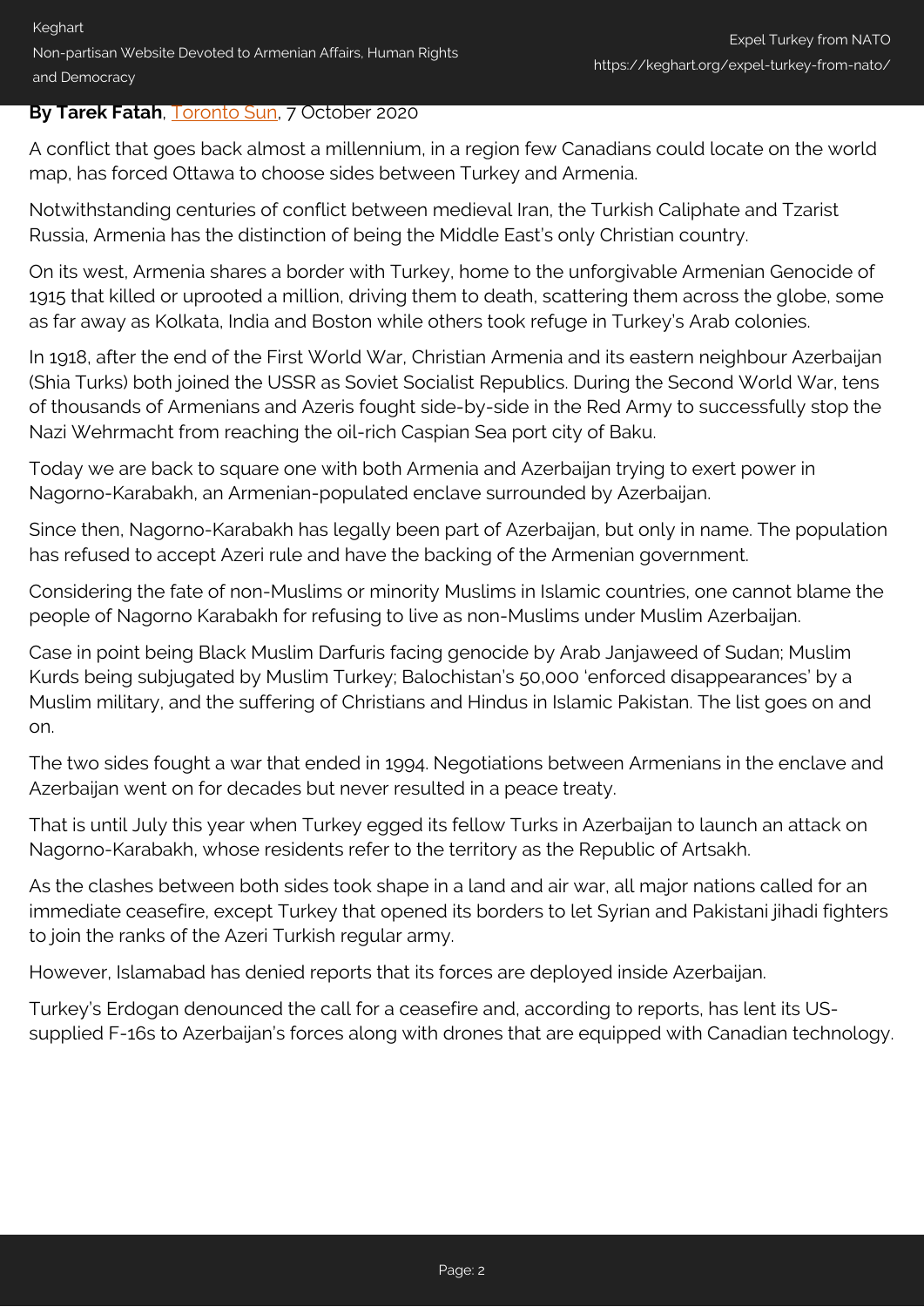military export permits to Turkey.

The reaction by Turkey was swift. The foreign ministry in Ankara accused Ottawa of "double standards" arguing: "There is no explanation for blocking defence equipment exports to a NATO ally while."

NATO ally? That's quite rich for Turkey's pan-Islamists to invoke NATO as their defence.

The only role Turkey has played in NATO since the collapse of the USSR is that of a Fifth Column. A country that has been a conduit for ISIS jihadis, the Muslim Brotherhood. A country that deploys refugees to threaten Europe and Greece while occupying Cyprus and festering war in Libya, is no NATO ally.

Time has come for Canada to ask for Turkey's expulsion from NATO. Turkey is a menace to Greece, Cyprus, Egypt, Syria and Libya. It has eyes on Bulgaria, Rumania and the Balkans, which it had to relinquish in the Lausanne Treaty that is approaching its centennial.

Don't be surprised if Erdogan annuls the century-old treaty to re-establish the Ottoman Caliphate that will make Central Asia its Turkic backyard after Armenia, the only obstacle, is eliminated.